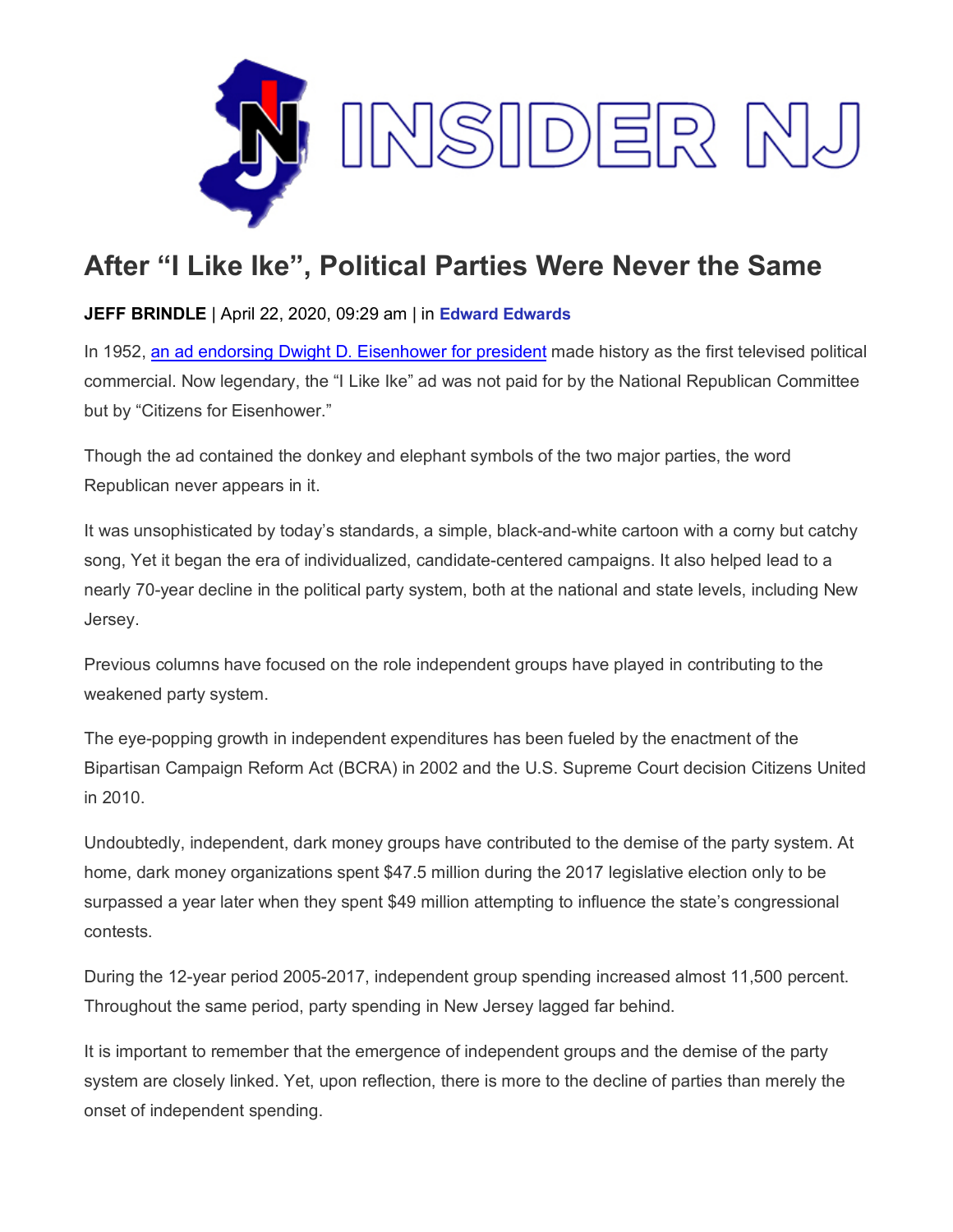In truth, the emergence of dark money groups, rather than being the cause, may be one of the consequences of party decline that began decades ago.

The erosion of the political party system traces back to Eisenhower's simple, jingle-filled, cartoon-like political commercial.

Prior to the 1952 Eisenhower campaign, presidential campaigns were exclusively run by the two national parties. The "I Like Ike" ad paved the way for major changes in the way campaigns would be waged in the future.

During the 1960 presidential contest, individualized, candidate-centered campaigns reached a new level. For the first time a presidential debate was televised, increasing the importance of this relatively new technology.

The two candidates, John F. Kennedy and Richard M. Nixon, were brought into the living rooms of millions of Americans. American voters were now focused on the candidates as individuals rather than their political parties.

The impact was dramatic. Some pundits believe that the debates decided the election.

Interestingly, Richard Nixon would play a role in the furthering of individualized campaigns in both his 1968 and 1972 campaign.

Following his close loss in 1960, Nixon decided to run for governor of California in 1962. After losing to Pat Brown, Nixon held a press conference in which he lamented "you won't have Nixon to kick around anymore, because gentlemen, this is my last conference."

Six years later, however, the resilient Nixon would be elected President. As the result of his defeats in 1960 and 1962, he had learned a valuable lesson. In the new television age of individualizing campaigns, a candidate's image was paramount.

John Kenneth White and Mathew R. Kerbel, in Party On, noted "Richard M. Nixon emulated Eisenhower's approach in 1968 . . . using television to reinvent himself. . ."

In more ways than one, however, the 1968 election was eventful in terms of the furtherance of individualized, candidate-centered campaigns and party demise.

The fractured Democratic presidential campaign that ended in a chaotic convention in Chicago and the nomination of Hubert Humphrey as the Democratic candidate led to major reforms in 1972 and a landslide victory for President Nixon, both of which would hasten party decline.

In 1972, the McGovern-Fraser Commission reforms went into effect. The intent of the reforms was to prevent the party establishment from having control over selecting the presidential nominee, something reformers believed happened in 1968 with the selection of Humphrey.